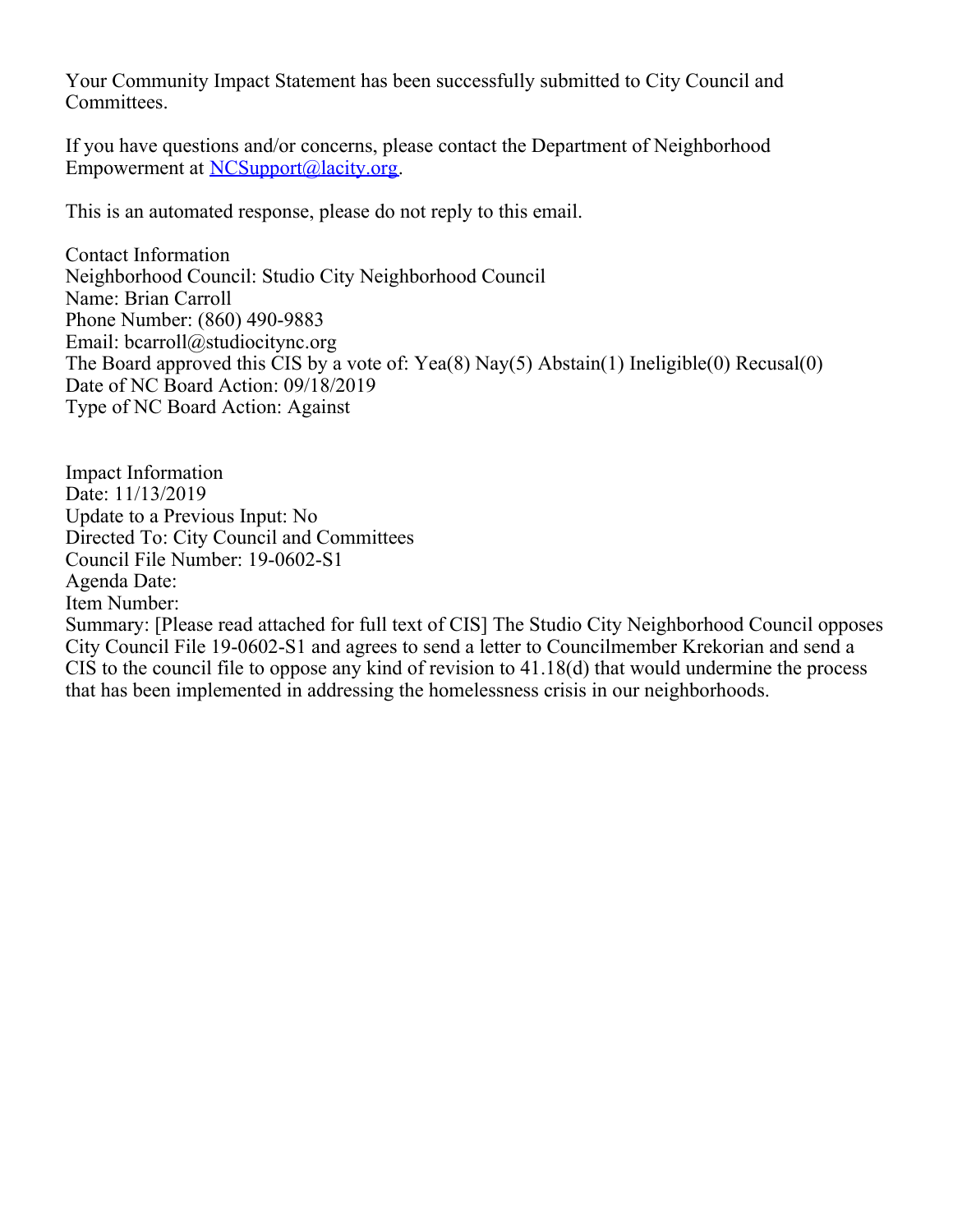**SCNC BOARD** Adam Summer Raduca Kaplan Randall Fried Rick Rosner Brian Carroll Jesse Porter Josef Tichy Lisa Karadjian Alex Izbicki Michael De Lazzer Richard Niederberg Alexa Steinberg Toni Thompson Richard Adams



**PRESIDENT** Brian Carroll

**VICE PRESIDENT** Randall Fried

**TREASURER** Rick Rosner

**SECRETARY** Toni Thompson **CORRESPONDING SECRETARY**

Alexa Steinberg studiocitync.org



## **Community Impact Statement**

The Board of the Studio City Neighborhood Council opposes Council File 19-0602-S1.

We urge Councilman Krekorian to oppose any advancement of Motion 19-0602-S1. Our elected leaders need to be bold and support the best practices approach of the services organizations in SPA 2 and the housing first model.

Amending 41.18(d) as proposed would further criminalize homelessness. The criminalization of homelessness is the most expensive and least effective method for addressing the homelessness crisis in our neighborhoods. Studies have shown in Los Angeles and other cities this approach is not cost effective and does not produce the desired outcomes.

Council File 19-0602-S1 will disrupt the real work being done on the ground to address community concerns and help the homeless in our community. The LA Family Housing outreach workers are doing the important work of developing relationships with the homeless that will result in improved outcomes. The proposed amendments to 41.18(d) will disrupt these relationships. We will lose months and years of outreach work when contact is lost with displaced clients.